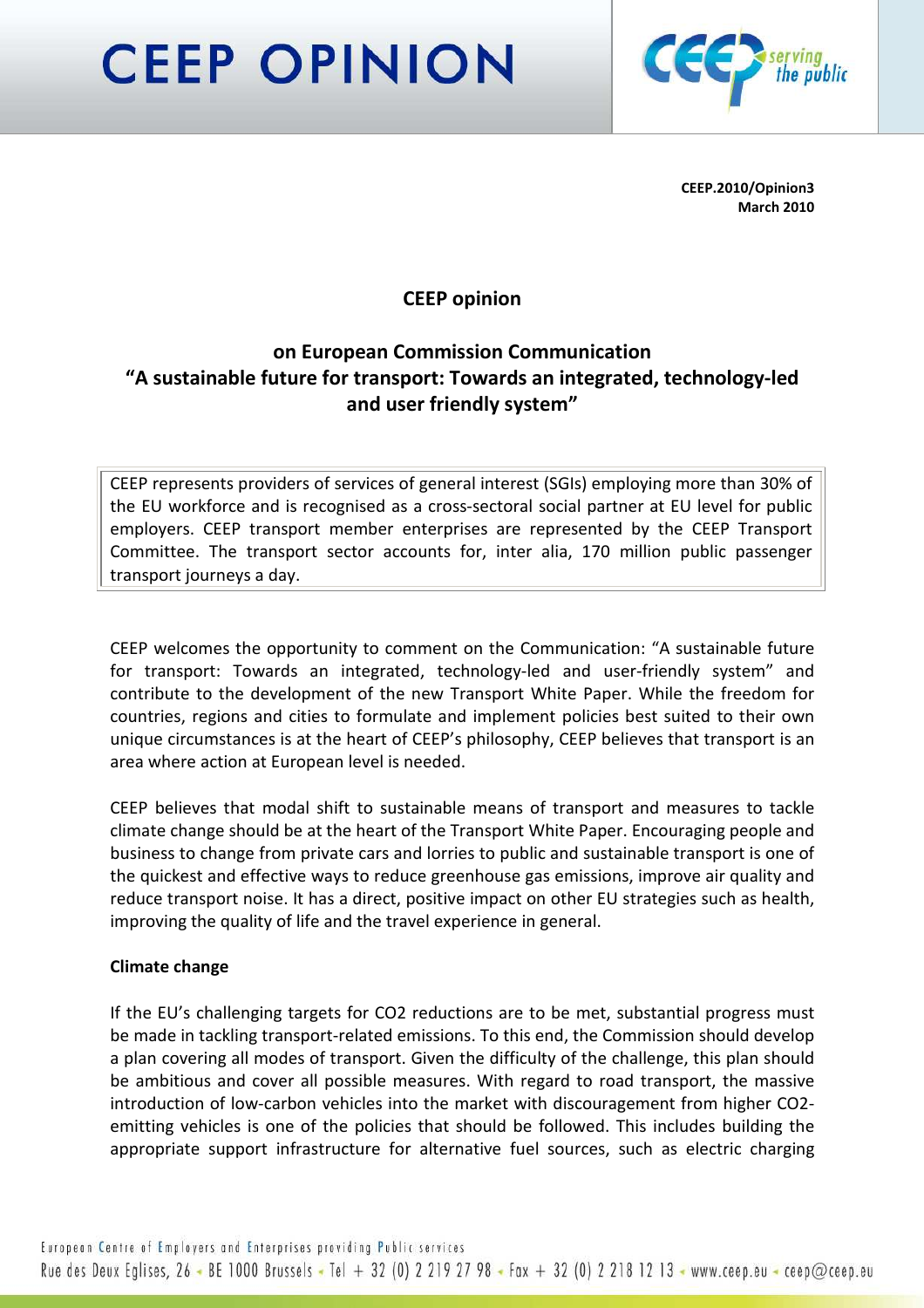points and hydrogen refuelling facilities. It is essential that standards be developed at European level as soon as possible before large investments in infrastructure occur.

CEEP would like to see further progress on reducing CO2 from vehicles through stringent regulations on emission standards. With targets for CO2 from cars already agreed, similar challenging targets should be set for vans and lorries.

CEEP believes the White Paper is an opportunity to develop and promote 'quiet vehicle' standards. The immediate priority is to implement tighter noise standards for all vehicles and tyres. In the longer term standards for noise, following the successful model of EURO emissions standards, should be developed. This would provide criteria against which progress could be measured. CEEP's aviation members would like to see international agreement on tackling specific challenges relating to aircraft emissions.

#### Competitive railways and sustainability

Railways produce much less CO2 emissions than other transport modes. Therefore, promoting the development of rail transport, for both passengers and freight, is another fundamental policy to be followed in tackling climate change. This policy should be based on different pillars.

A first pillar is an adequate financing of rail infrastructures. Financing of infrastructures is an area where railways are lagging behind other modes. While governments in many countries have built modern networks of high performance roads and motorways, rail infrastructures are often those of the XIX Century. National governments must make the greatest effort, but the Commission should propose to substantially increase the Trans-European Transport Network (TEN-T) funding for rail infrastructure.

A second pillar is liberalisation, as competition and market forces will contribute to making rail transport more efficient and increasing its quality. Therefore, non-discriminatory and transparent access to the European railway network has to be guaranteed.

A third pillar is the creation of a level playing field between the various transport modes, as a number of obstacles currently prevent rail transport from being competitive to other modes. The creation of such a level playing field includes: a proper pricing in all modes, so that transport costs reflect the full costs of transport to society; adequate rail infrastructure financing; as well as State payment of public transport services and assumption of the historical debt.

Additionally, further progress has to be made in improving the interoperability of Europe's railways by removing technical barriers to equipment supply and the operation of continuous services between Member States. However, a clear distinction must be made between national or regional heavy rail systems and urban/suburban rail systems in application of the interoperability Directive (2008/57). The latter serve travel markets that are based almost exclusively within the cities where they operate. They do not run any services between Member States and are extremely unlikely to do so because of the nature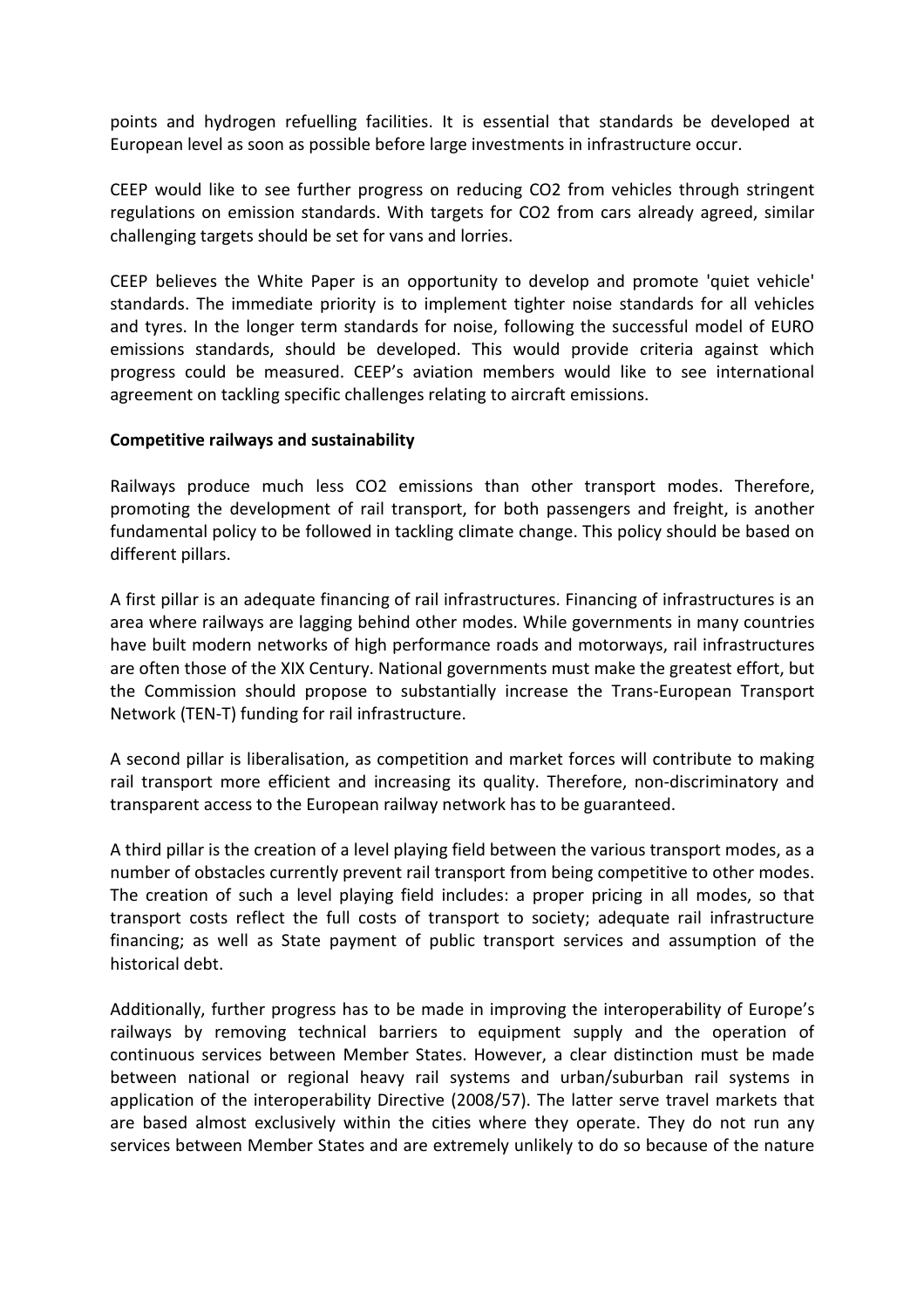of the markets they serve and the physical segregation of their networks. Such networks should be excluded from wider rules relating to interoperability.

It should be noted that improving interoperability implies important investments to be deployed (costs of adaptation of infrastructure, setting up of bi-standards, migration costs for existing rolling stock) and should be a priority to be included in the upcoming revision of the TEN-T guidelines.

## Urban and regional transport

Much is being done at city level to reduce CO2 emissions, for example the introduction of LED traffic signals that reduce power consumption by around 60 per cent. Best practice in low carbon transport should be actively promoted at European level.

Poor air quality is a problem in many of Europe's large cities and further action is needed to reduce emissions from private vehicles. EURO emissions standards need to be as tough as possible and emission testing needs to reflect real-world driving conditions. Other measures to reduce CO2 must not have negative consequences on air quality and local air pollutants should be considered holistically. CEEP has consistently argued that consideration should be given as to whether EURO emissions standards can also incorporate CO2.

Low emission or green zones are an important tool in accelerating the replacement cycle of vehicles and improving air quality. As the number of schemes grows, CEEP recognises this can present a problem for vehicles moving between zones. However, prescribing certain solutions or templates at European level would be unhelpful. Instead cities and regions should be encouraged to base their zones on agreed European norms, for example, EURO emissions standards. ITS can play an important part in alerting drivers to the existence of a zone and provide the mechanism for payment where appropriate through satellite navigation systems and mobile phone technology.

## Safety and security

Despite progress in reducing the number of deaths and serious injuries on Europe's roads, thousands of people continue to die each year. Many of these will be pedestrians and other vulnerable road users in collisions with cars. Further progress must be made in developing pedestrian-friendly vehicles to reduce these avoidable deaths.

An essential part of a road safety strategy is effective detection and enforcement of sanctions against offenders. If drivers believe they will not be caught for infringements such as speeding, they are less likely to comply. Most Member States have robust systems for their own residents but problems occur with cross-border offenders. CEEP strongly supports the European Commission's draft directive facilitating cross-border enforcement in the field of road safety<sup>1</sup> and the amendments from the European Parliament at its First Reading<sup>2</sup>. The

 $\frac{1}{1}$ 

 <sup>2008/0062 (</sup>COD) Proposal for a DIRECTIVE OF THE EUROPEAN PARLIAMENT AND OF THE COUNCIL facilitating cross-border enforcement in the field of road safety.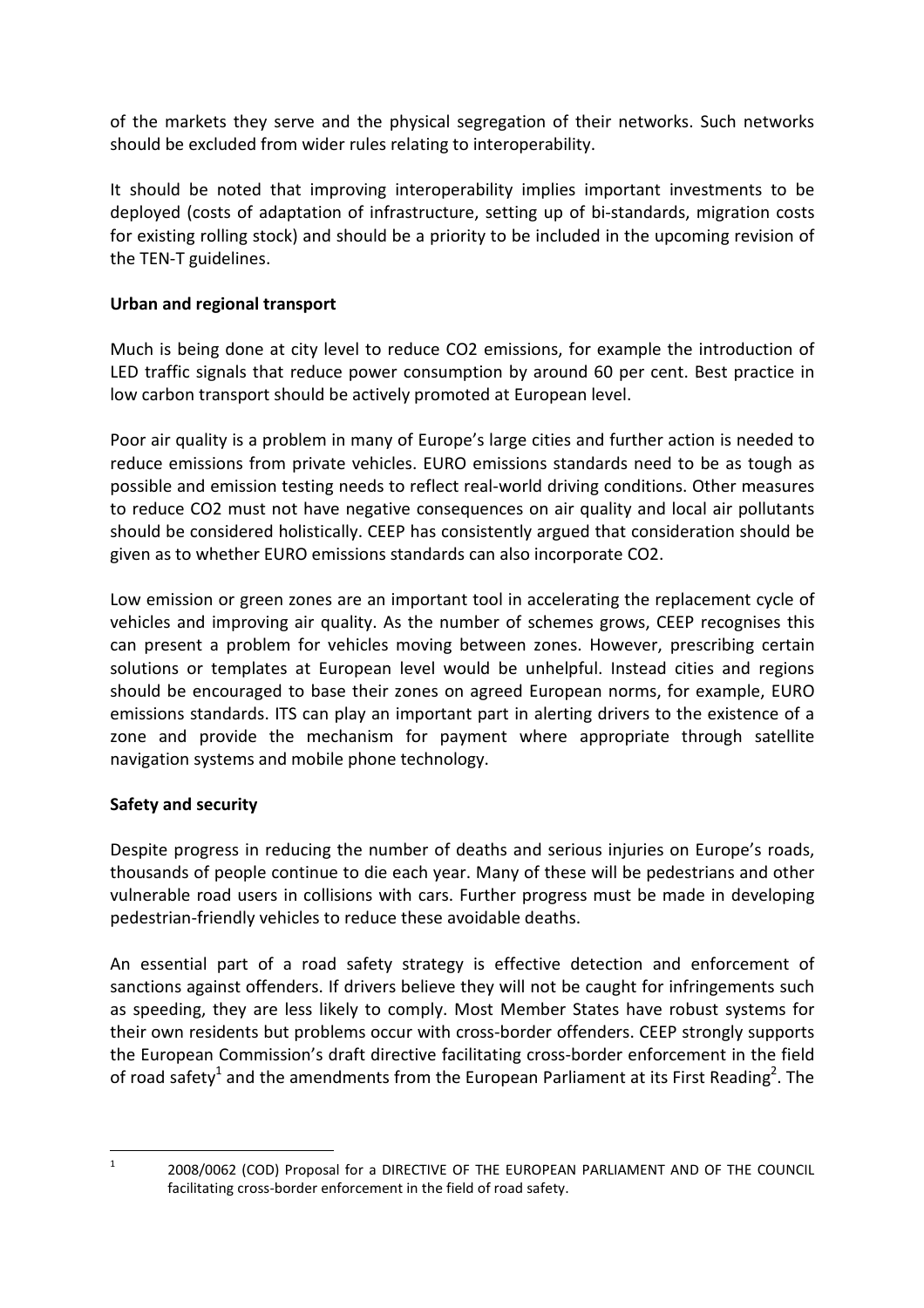draft directive should be adopted as soon as possible. In due course CEEP would like to see the scope of the directive extended to other traffic offences. As cities experiment with road pricing and green/low emission zones, compliance by all road vehicles is important if such schemes are not to be undermined.

New surveillance systems including CCTV are an important tool in reducing crime and helping passengers feel secure. Clearly a balance has to be found with data protection sensitivities but these concerns should not override the paramount need to keep passengers safe.

#### Passenger rights

CEEP's members are committed to providing high quality, accessible passenger transport services. This principle is enshrined in passenger charters requirements set out in EU legislation and passenger charters. Legislation for long distance travel, particularly where services cross national frontiers, seem sensible. Urban transport however is characterised by high-frequency services, many of which are congested at peak periods. Imposing uniform standards across Europe's widely different local public transport networks is largely unworkable and counterproductive. A more efficient solution is to encourage the adoption of passenger charters or public service contracts which place responsibilities on transport operators at the highest practical level for their individual circumstances. Best practice in this regard should be promoted.

Freight is an important part of the transport mix. In some cities it also accounts for a considerable proportion of CO2 and other emissions. CEEP believes the White Paper should highlight best practice in sustainable freight distribution including quieter vehicles.

## ITS

ITS will play an important part in the future delivery of travel information and ticketing. Ticketing presents a particular ITS challenge in terms of interoperability where cities and regions currently use widely different technologies. One solution to developing an interoperable system could be by basing fare collection systems on payment industry standards and protocols (such as Visa and MasterCard). Those standards should be technology-neutral to foster innovation. In addition "over the air" software applications to contactless mobile phone handsets would provide a readily useable system for occasional users and visitors.

#### Funding

CEEP welcomes the Commission's new approach to the Trans-European Transport Network (TEN-T) funding, including the consideration of the strategic pillar, and considers that a substantial increase in TEN-T funding is badly needed. CEEP is also of the opinion that,

 $\frac{1}{2}$ 

European Parliament legislative resolution of 17 December 2008 on the proposal for a directive of the European Parliament and of the Council facilitating cross-border enforcement in the field of road safety (COM(2008)0151 – C6-0149/2008 – 2008/0062(COD)).